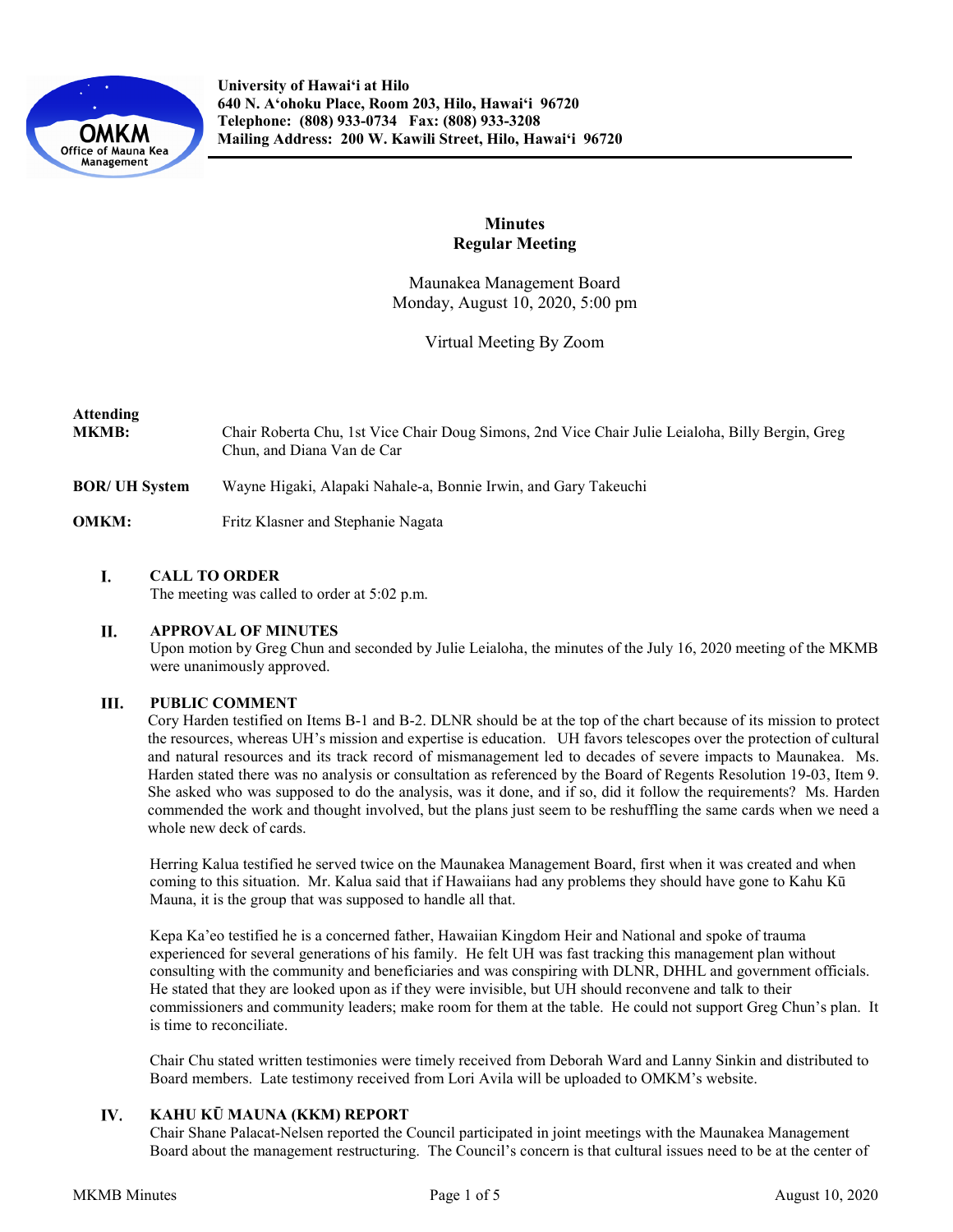executive-level decision-making within the proposed organizational charts. The Council also feels cultural ties and cultural knowledge base needs to be strengthened.

#### $V_{\star}$ **DIRECTOR'S REPORT**

### **A. Annual Monitoring**

Director Stephanie Nagata stated this is summertime, when OMKM does its annual monitoring. Last year OMKM was unable to conduct monitoring due to the situation on the mountain and the first-quarter invasivespecies monitoring, normally done in March, was halted due to the COVID-19 situation. Fortunately, we regrouped in June. All of the observatories and Halepōhaku facilities have been monitored for invasive species and we are happy to report there were no new threats found at any of the facilities.

Annual arthropod monitoring was conducted in May and June. It took a little longer to conduct this monitoring due to the COVID-19 situation, but monitoring was completed. There were about 400 Wēkiu bugs captured and released. Almost all the life-stages of the bug were found on all the pu'us except for on the one north of VLBA and Pu'upohaku. Good indication that the bug is reproducing. Although no Wēkiu bugs were captured on Puʻupohaku, they were observed while doing hand searches, indicating they are present on this puʻu. No new threats were identified during preliminary screening of the 2020 assessment.

Historic property monitoring was delayed a week due to Hurricane Douglas, but commenced on August  $3<sup>rd</sup>$  and is planned to continue through the next four weeks. It will take longer than previous years because the teams go out to further sites. Last year we were not able to conduct a complete due to the road closure situation. Now, because of the new 14-day quarantine restriction, it is uncertain if this year's monitoring will be completed.

### **B. Plant Restoration**

Plant restoration around the VIS is going well, with regeneration of māmane and native grasses, including about 250 māmane keiki in the ingress/egress area. OMKM continues to care for and monitor these seedlings. We are very grateful to the Visitor Information Station staff for helping to water the plants, weed the restoration areas, and assist with native out plantings around the VIS. To date, the VIS staff has helped plant over 300 new seedlings. The Rangers have also been very helpful watering the plants since OMKM staff is not up there every day. So, to both the Rangers and VIS staff, we are very grateful for your help.

### **C. Assistance to Food Basket Food Deliveries**

Since early June, OMKM and the Maunakea observatories have offered assistance to the Food Basket by delivering food to those with transportation challenges. To date, over 470 boxes of food have been delivered in the Keaukaha, Hilo, lower Puna, and upper Puna areas. The Food Basket has now asked for help in distributing food in the Keaau-Pahoa areas, and groups of volunteers are now stepping up to assist.

#### VI. **AGENDA ITEMS**

### **A. Information and Discussion: Update on the Proposed UH Hilo New Educational Telescope**

Dr. Pierre Martin of UH Hilo presented an update on the UH Hilo new educational telescope. Two projects are working in parallel: decommissioning of the Hōkūkea summit telescope; and the new UH educational telescope. Following a long search, Halepōhaku was determined to be the best site for the new telescope. This location is conveniently reached from Hilo and offers superb observing. No vegetation will be removed in construction. The conceptual design includes a modern, 18-foot diameter dome housing a single, 0.7-meter telescope. Both dome and telescope would be installed on a platform measuring about 20 feet by 24 feet and two feet above ground. It will be robotically operated. To lower the observatory height, an alternative is to dig and install a concrete pier to stabilize the telescope, about six foot deep and 30 inches across. This would keep the entire eye within seven feet above ground. There will be no digging for conduits to the dome.

Dr. Martin emphasized these are preliminary design options. A final design is needed to obtain construction funding. At the same time, UH Hilo has had the physical dome and telescope in its possession for years; the installation of the dome could be done in a single day. Recently, the Board of Regents requested UH conduct public consultation to inform the public about what the observatory will do, what it's for, and how big it is. The new telescope will be used by the community and students statewide.

In response to questions, Dr. Martin replied that the dome must be anchored somehow. The current conceptual pier is about 30 inches diameter and six feet deep, but could be narrower and shallower. Digging could be avoided, but anchoring via pier is the traditional way to mount a telescope. Some digging is needed to properly set the pier footing, similar to a post and pier home. The deck is the same as one designed and manufactured for houses.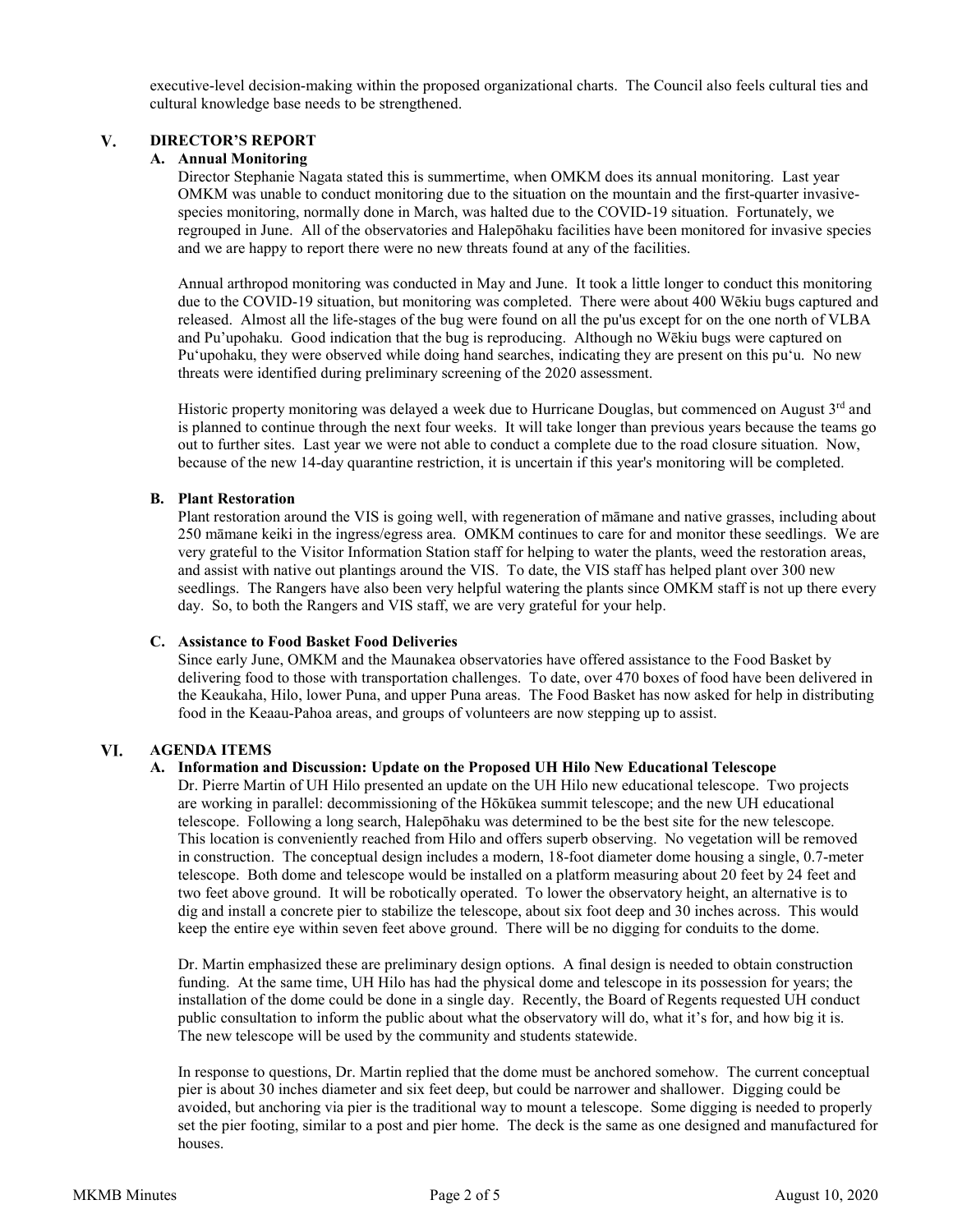Dr. Martin also stated they can have a design by the end of 2020 and proceed to permitting, with a final completion date around mid-2023. Chancellor Irwin commented that a procurement issue arose with the current freeze on purchasing. She hopes to turn it around soon and get things moving again.

**B. Action Item: Review and determine action to be taken on the University's proposed internal management restructuring plan prepared in response to the Board of Regents Resolution 19-03, Section**  Dr. Chun stated this was a Board of Regents initiative to bring together all UH management functions to a single organization located at UH Hilo. The Regents want to clarify lines of responsibility, authority and decision-making which are currently split between UH Mānoa, vis-à-vis IFA, and OMKM. Dr. Chun stated outreach was made directly to some of the kiaʻi leadership, who then assisted him in getting input from some of the other key leaders. Most of their comments focused on the alternative management structures [Resolution 19-03, item number 9] and not so much on reorganizing the existing management structure. He also reached out to kiaʻi leadership on Hawaiʻi Island but got no response.

Chair Chu discussed MKMB's alternative Maunakea restructuring plan, which is simpler plan aimed at keeping what works compared to UH's plan. Aside from moving the VIS and educational outreach to 'Imiloa, MKMB's alternative does not change and mostly keeps intact the MKSS component.

Ms. Leialoha commented this has been a really difficult process. She does not see how integrating OMKM and MKSS into the Office of Executive Director would work. She asked Dr. Simons what the observatories think of this. Before responding to Ms. Leialoha's question, Dr. Simons asked Dr. Chun if other revisions to UH's plan was anticipated before it goes to the Regents for a vote.

Dr. Chun stated he made more adjustments based on input from the observatories and the MKMB's alternative model. He will try to advocate for these changes but President Lassner still needs to review changes before the meeting notice is posted on Friday. Dr. Chun was not able to get input to update the plan in time for today's MKMB meeting.

Dr. Simons thanked Dr. Chun for the update. He thanked Regent Chair Kudo for allowing 90 days deferral on the matter, which allowed the observatories to sort things out. Dr. Simons said the proposal is better than what was originally suggested in April, but it still falls short of getting observatory support. Dr. Simons stated observatories prefer that IFA retain its role as co-PI on Maunakea Support Services. He thinks the observatories have made it clear they are the principle sponsors for astronomy on Maunakea and have pumped millions of dollars over the years. They appreciate a parallel voice to MKMB for strategic planning directly to the UH Chancellor. This improves the advisory structure.

Dr. Simons posed a question to Regents Higaki and Nahale-a: Is the time and effort worth the perceived benefit? The 19-03 Reso started this in a lot of ways. The audit was mostly a product of an audience to the Board of Regents, so only they can answer the question: Does it meet their needs of transparency, efficiency, et cetera? There is complexity in what we do today that is buried in the proposal and wonders if they have the time to understand and make judgement. The biggest concern the observatory directors have that goes back a couple of years with meetings with President Lassner, is the proposed merger of Maunakea Support Services (MKSS) as opposed to a transfer of function. The observatories prefer to keep MKSS distinct, which you see in the MKMB proposed alternative, and Greg tried to mitigate this by identifying a shared administrative staff and shared cost. The work that MKSS does is cost-effective and responsive. What problem is being solved by forcing MKSS into a non-natural mix? Compared to the Comprehensive Management Plan (CMP) - land-management aspect of the organizational chart, as Julie hinted, it's not obvious how MKSS meshes into that. Dr. Simons also stated he is concerned about implementation during financial constraints caused by COVID-19. The Regents' commitment will determine the ultimate success or not of this whole process. He concluded the timing is not great but he remains focused on the master lease renewal and all the steps required to ensure a future for Maunakea astronomy, hand-in-hand with the community and other interests in Maunakea. There is a staggering amount of work to do to achieve these goals. He looks forward to putting this behind us to work on UH's future role as land manager, Maunakea astronomy, and creative and constructive community inclusion.

Ms. Leialoha commented she agrees with Mr. Palacat-Nelsen about the lack of cultural concerns, in both Greg's version of the reorganization and this Board's alternative. She referred to Reso 19-03, "Whereas" number seven, which specifically states the "update will accommodate uses by Native Hawaiian cultural practitioners." This is not really addressed in either Greg's plan or the alternative and needs to be more fully considered.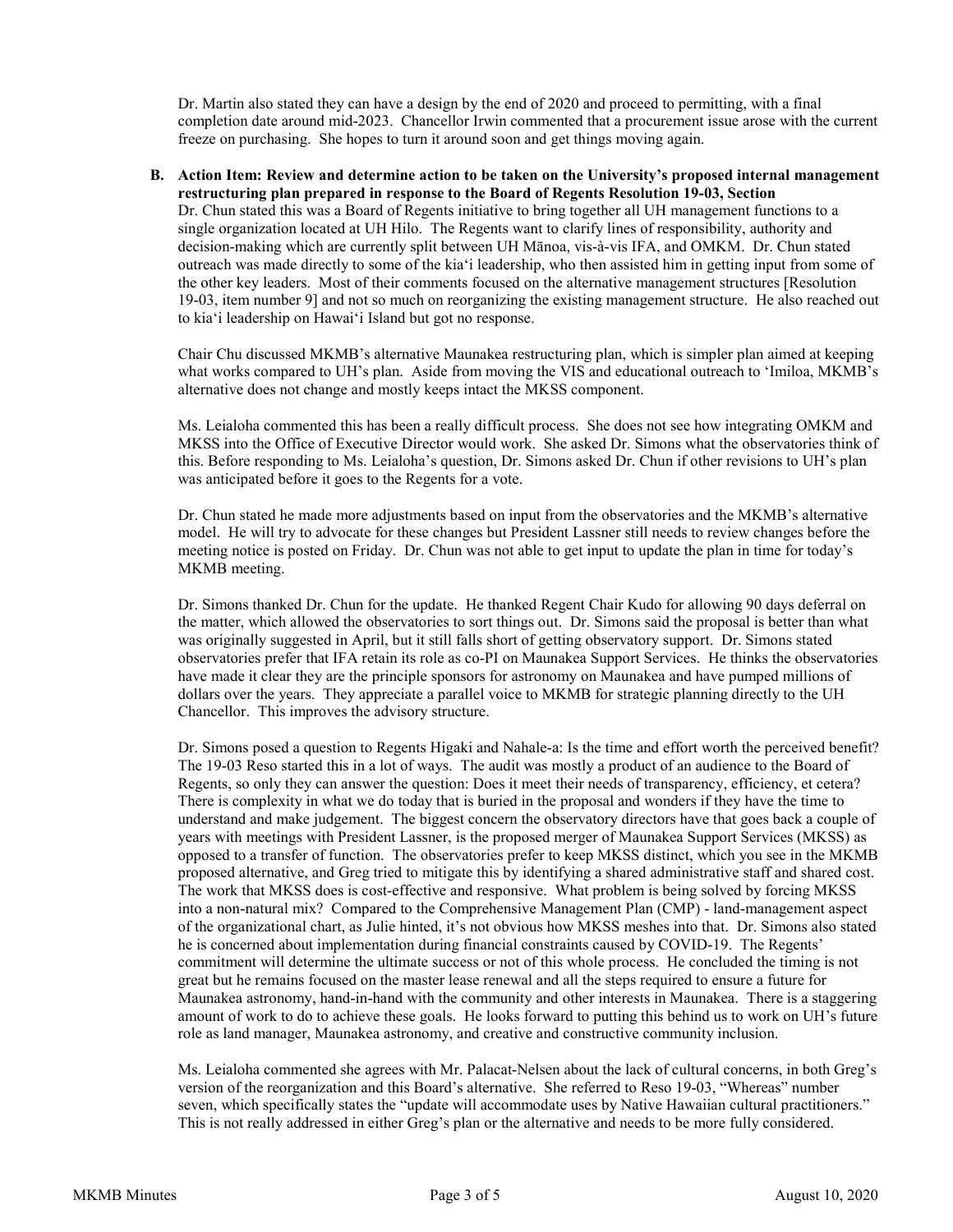Ms. Van de Car agreed with Ms. Leialoha and stated some of Kahu Kū Mauna's concerns are not being listened to. She suggested Greg address this in the plan. She added the division of responsibilities for the mountain among the various entities is not clear to the public. Things may be working well from the board's standpoint, but the view from the outside is different, to the point where there is now a vocal segment of the community opposed to further telescope development on the mountain. Better communication and clarity for the public on who is responsible for what between and among the various agencies will help. Clearer management lines with one person holding responsibility is a step forward.

Dr. Bergin commented he appreciated Ms.Van De Car's perspective and agrees that a go-to person in any organization is a necessary and basic component. There has to be authority in the structure. He stated that when we speak of UH, it is a land grant, sea grant and space grant institution. This is a highly positive image, however, he does not sense enthusiasm and support from the three bodies – Kahu Kū Mauna, MKMB and MKO – for this internal reorganization. He is not happy with the fact that these three entities have worries that may take away from the University's image. These things have to be done, but he also feels rushing this would be very harmful. Dr. Bergin referenced 2000, when the unifying theme was that Hilo will continue to be the center UH administration for Maunakea. He also stated the Hawaiian community wants a place in front of the table as more than just advisory, and that this will be an uphill battle.

Ms. Van de Car stated this made a lot of sense. The community has a huge amount of unhappiness. Instead of proposing a different management change, she wants to ask the Regents to improve community input and clarify who is responsible for what.

Chair Chu expressed hesitation and uncertainty, and asked what can this Board say to the Regents by next Monday for their meeting on August  $20^{th}$ ? She stated there has been a lot of proposed changes and amendments to the plan, but right now we do not know what that looks like. She also stated the University is revising the Master Plan and she has no idea what that looks like, either. There has not been enough time or transparency about the whole process.

Dr. Chun responded to Chair Chu's concerns. He stated that the MKMB and Kahu Kū Mauna were always intended to be the first line of communication with the community and cultural needs. If that is not working, then what has to happen, and how do we improve community engagement? The restructuring is intended to stimulate this, if we want to recapture our position at the table. The world is different now from 20-plus years ago. We need to look at how we define our role and how we operate. In speaking with Regent Chair Kudo, if something was put forward that achieves the Regents' objectives, then Chair Kudo might reconsider. Dr. Chun stated that the changes he has made are at the edges, and everything in terms of rolling up to one person stays the same, and the bringing together of OMKM and MKSS remains the same. Dr. Chun stated if we want everything managed here on the Big Island, then consider that MKSS currently reports to IFA Mānoa, not UH Hilo. Number two, there is a way to keep those operations amid funding concerns. This is a management issue, not a structural issue. He concluded by stating this is just one step to achieve uniformity and how people choose to operate, in terms of engaging the community and cultural practitioners, is a bigger challenge.

Chancellor Irwin commented the Board's third option is not do anything. Since Greg has made changes, this is considered consultation, which fulfills the Regents' process.

Dr. Bergin moved to enter Executive Session, seconded by Dr. Simons. The motion carried unanimously. Regent Nahale-a and Higaki recused themselves from Executive Session.

### **C. Executive Session**

Executive session to consult with the Board's attorney on questions and issues pertaining to the Board's powers, duties, privileges, immunities, and liabilities pursuant to HRS  $\S92-5(a)(4)$ , on the University's proposed restructuring of the internal management of Maunakea.

Continuation of Agenda Item B, Review and determine action to be taken on the University's proposed internal management restructuring plan prepared in response to the Board of Regents Resolution 19-03, Section Chair Chu recommended a change to the Board's alternative model by adding to the Executive Director's box the responsibility for a cultural component.

It was moved by Doug Simons and seconded by Julie Leialoha that to approve the alternative model and to authorize Chair Chu to submit testimony including the alternative model with an amendment to the Executive Director's box the responsibility for a cultural component. The motion was carried 5 in favor with Greg Chun voting against.